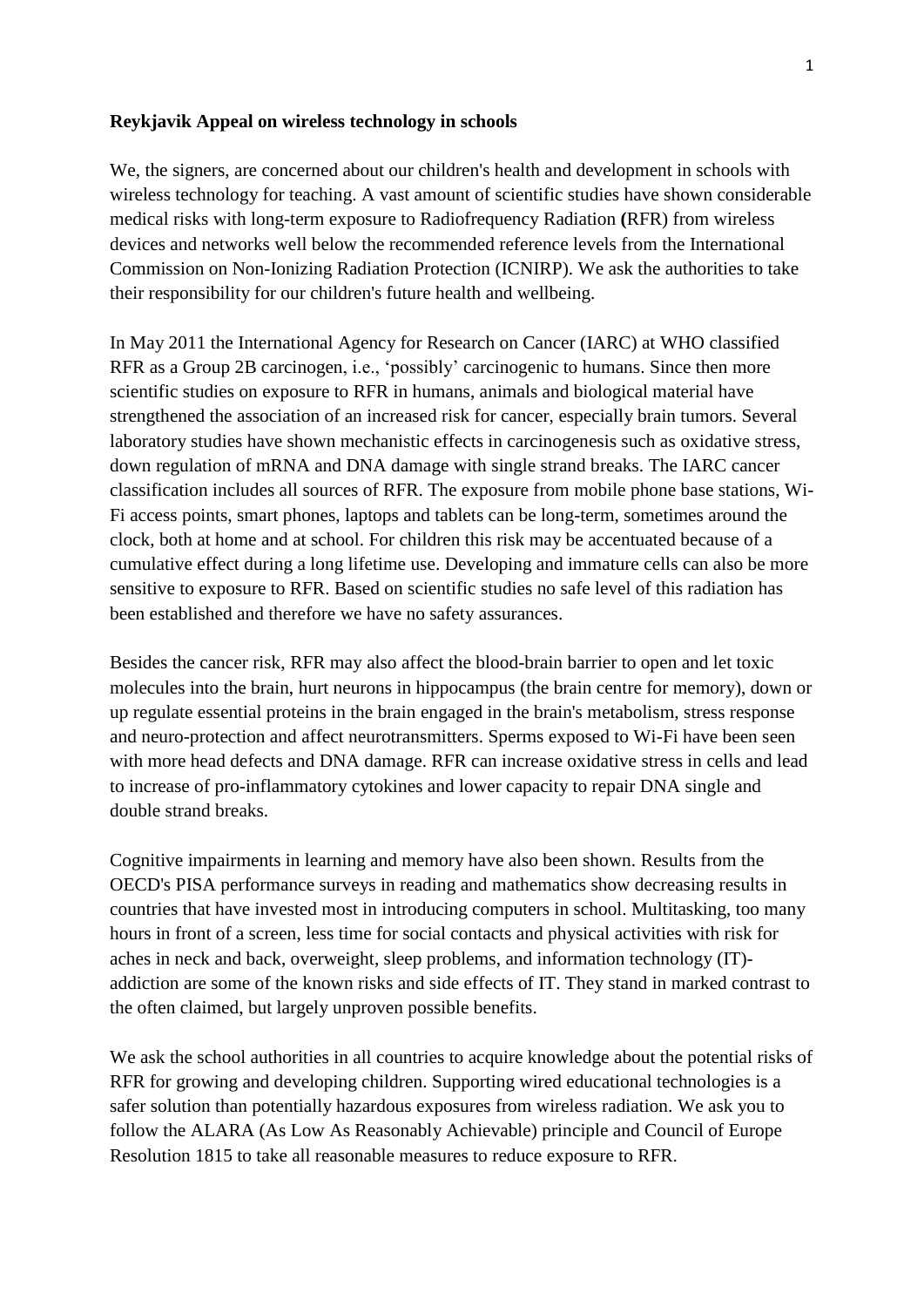# **Practical rules for schools concerning children and wireless technology.**

- No wireless networks in preschool, kindergarten and schools.
- A hard wired direct cable connection is recommended to each classroom for the teacher to use during lessons.
- Prefer wired telephones for personnel in preschool, kindergarten and schools.
- Prefer cabled connection to Internet and printers in schools and turn off Wi-Fi settings in all equipment
- Prefer laptops and tablets that can be connected by cable to Internet.
- Students should not be allowed to use cell phones in schools. They can either leave them at home or the teacher collects them in turned off mode before first lesson in the morning.

Children, Screen time and Wireless Radiation – International Conference Reykjavik February 24, 2017

# Signed by

**Lennart Hardell**, MD, PhD (speaker) Department of Oncology, Faculty of Medicine and Health, Örebro University, SE-701 82 Örebro, Sweden. E-mail: [lennart.hardell@regionorebrolan.se](mailto:lennart.hardell@regionorebrolan.se)

**Cris Rowan**, BScOT, BScBi, SIPT (speaker) CEO Zone'in Programs Inc. and Sunshine Coast Occupational Therapy Services Inc. 6840 Seaview Rd, Sechelt, BC Canada V0N3A4

**Tarmo Koppel**, PhD candidate (speaker) Department of Labour Environment and Safety Tallinn University of Technology, SCO351 Ehitajate tee 5, 19086 Tallinn, Estonia E-mail: tarmo.koppel@ttu.ee

# **Iceland**

**Sveinn S. Kjartansson,** Formaður, Félag foreldra leikskólabarna, Chairman, Association of

parents of preschool children in Reykjavik, Island

**Valdemar Gisli Valdemarsson,** Electronic technician/manager, Island

# **Sweden**

**Lena Hedendahl**, MD, Independent Environment and Health Research Luleå, Sweden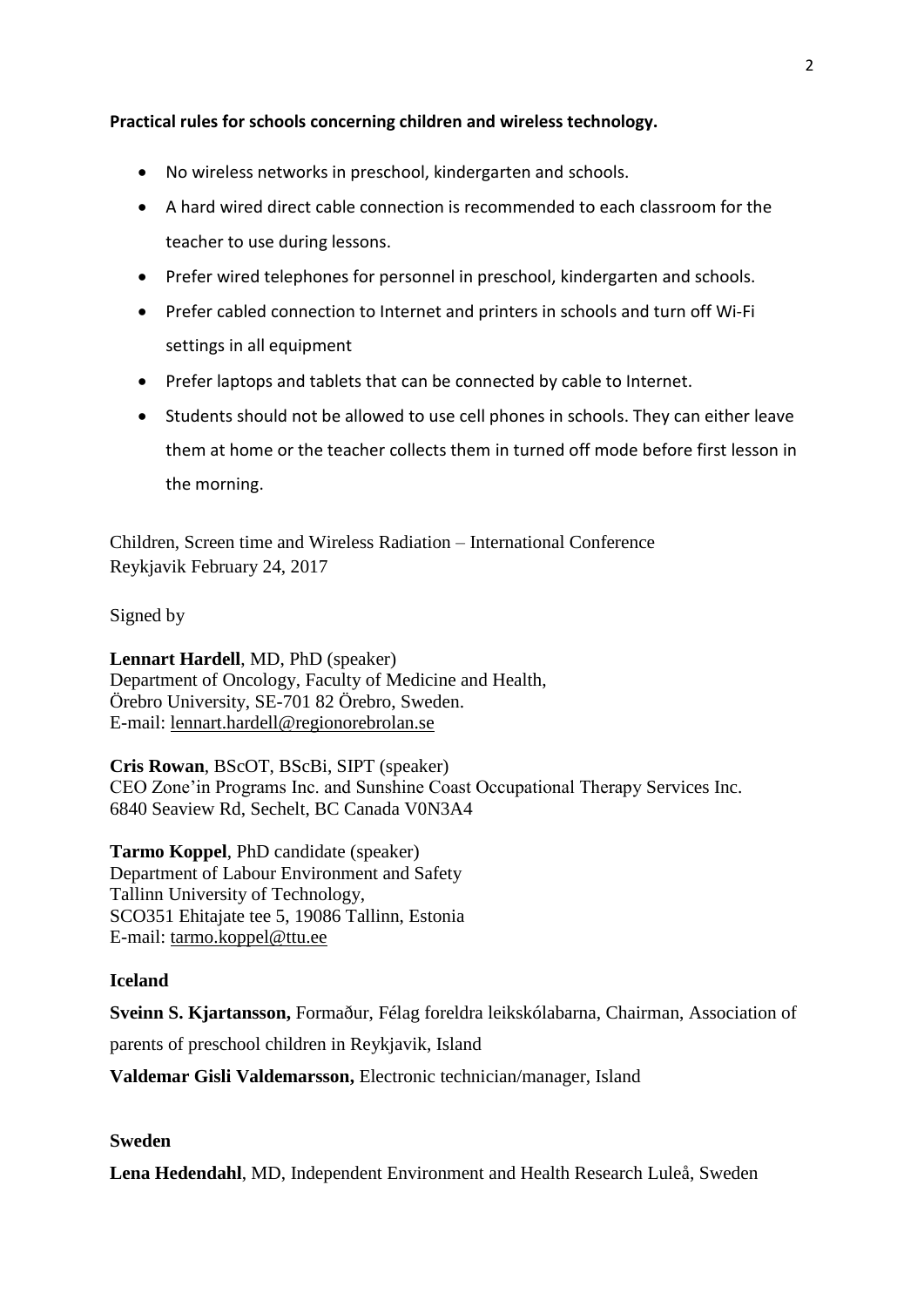**Michael Carlberg,** MSc, Department of Oncology, Faculty of Medicine and Health, Örebro University, Sweden **Mikko Ahonen**, PhD, Sweden **Adamantia Fragopoulou**, PhD, Department of Neuroscience, KI, (Karolinska Institute), Sweden **Olle Johansson**, PhD, Department of Neuroscience, KI, Sweden **Johan Wilhelmson**, MD, Sweden **Ulrika Åberg,** MD, Sweden **Gabriella Ahlgren**, Chairman, Vågbrytaren, Against insanitary electromagnetic radiation, Sweden **Gunilla Ladberg**, PhD, Vågbrytaren, Sweden **Marianne Ketti**, Chairwoman, FEB Sweden (The Swedish Association for the ElectroHyperSensitive) **Per Segerbäck**, Scientific Advisor, FEB Sweden **Mona Nilsson**, Chairman, Swedish Radiation Protection Foundation, Sweden **Bertil Arting**, Teacher (former), Sweden **Kristina Arting**, Teacher (former), Sweden **Linda Niewenhuizen**, Teacher, Sweden **Gertrud Öjbrandt**, Teacher (former), Sweden

## **Finland**

**Marjukka Hagström**, Senior Specialist, LL.M., M.Soc.Sc., Finland **Rainer Nyberg**, EdD, Professor emeritus, Finland

## **Norway**

**Solveig Glomsrød**, Chairman, Association of electro-hypersensitive, Norway **Sissel Halmøy**, Chair, International EMF Alliance, Norway **Thomas Middelthon**, Chairman, Citizens´ Radiation Protection, Norway

# **Austria**

**Piero Lercher**, MD, Consultant for environmental medicine in the Viennese medical chamber, Austria **Gerd Oberfeld**, MD, Public Health Dept. Salzburg Government, Austria **Thomas Szekeres**, a.o. Univ.-Prof. Dr. President of the Viennese medical chamber, Austria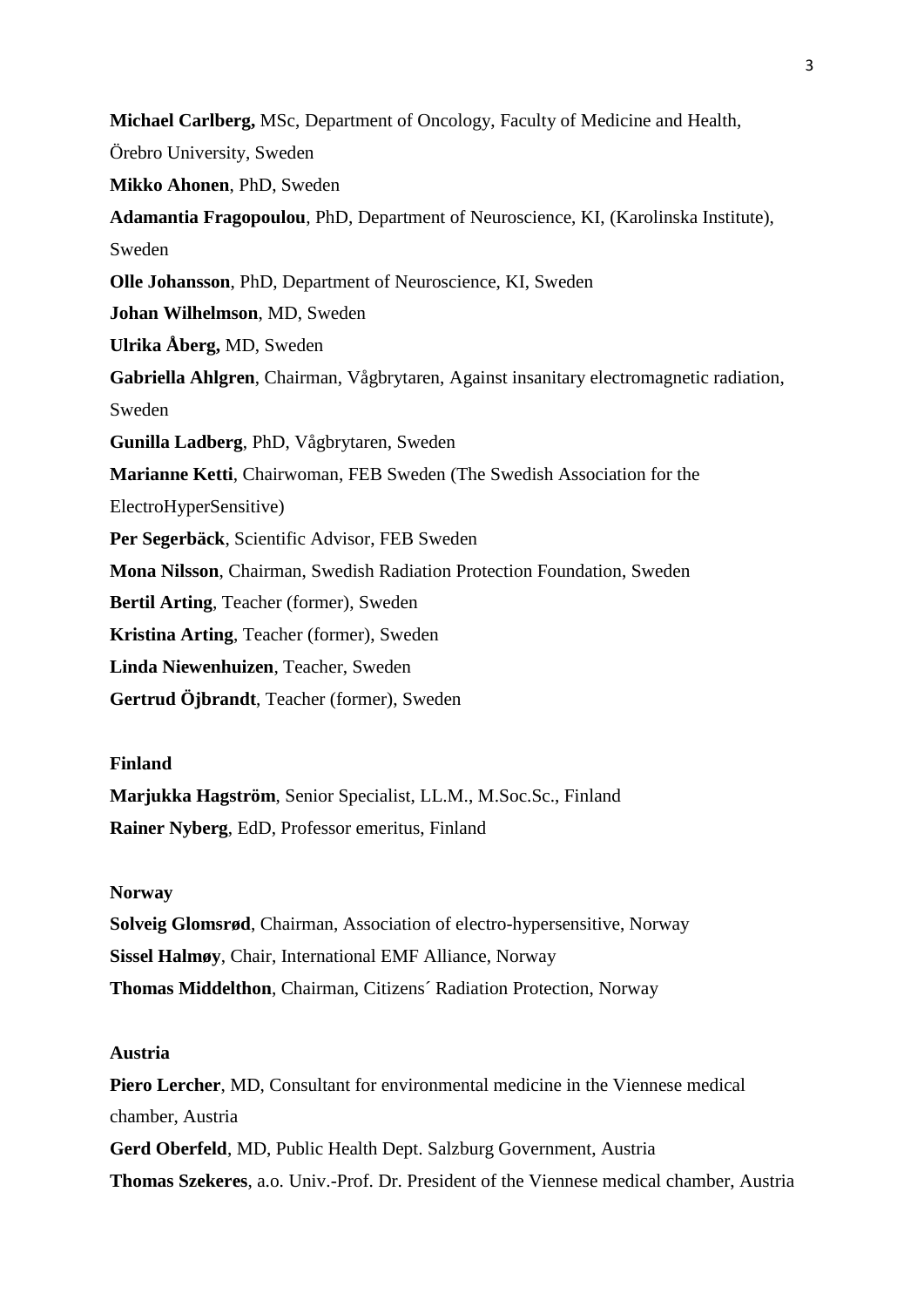## **Belgium**

**Ernesto Burgio**, MD, Pediatrician, ECERI, European Cancer and Environment Research Institute Bruxelles, Belgium

## **Cyprus**

**Stella Canna Michaelidou**, Dr, President of the National Committee on Environment and Children's Health, Nicosia, Cyprus.

**Alexia Sakadaki**, Organizing Manager, Cyprus Greens – Citizens' Cooperation, Cyprus

### **France**

**Dominique Belpomme**, MD, MS, Professor, Oncology, Paris University Hospital, France, and European Cancer and Environment Research Institute (ECERI), Brussels, Belgium. **Christine Campagnac**, Hospital Director, seconded from Assistance Publique-Hôpitaux de Paris (AP-HP), Paris, France; and ECERI, Brussels, Belgium **Philippe Irigaray**, PhD, ARTAC, Paris, France **Etienne Cendrier**, Spokesman for Robin des Toits, France **Janine Le Calvez**, Chairman of the French NGO, Priartem, France **Sophie Pelletier**, Collectif des Electrosensibles de France, France

## **Germany**

**Franz Adlkofer**, Professor, Germany **Peter Hensinger**, M.A., diagnose:funk, German consumer-rights organization, Germany **Markus Kern**, Dr. med., Kempten, Germany **Peter Ohnsorge**, Dr. Med., European Academy for Environmental Medicine, Member of the Board, Wuerzburg, Germany

## **Greece**

**Theodore Metsis**, PhD, Electrical-Mechanical-Environmental Engineer-Consultant, Athens, **Greece** 

**Stelios A Zinelis,** MD, BA, Hellenic Cancer Society of Kefallonia and Ithaki, Greece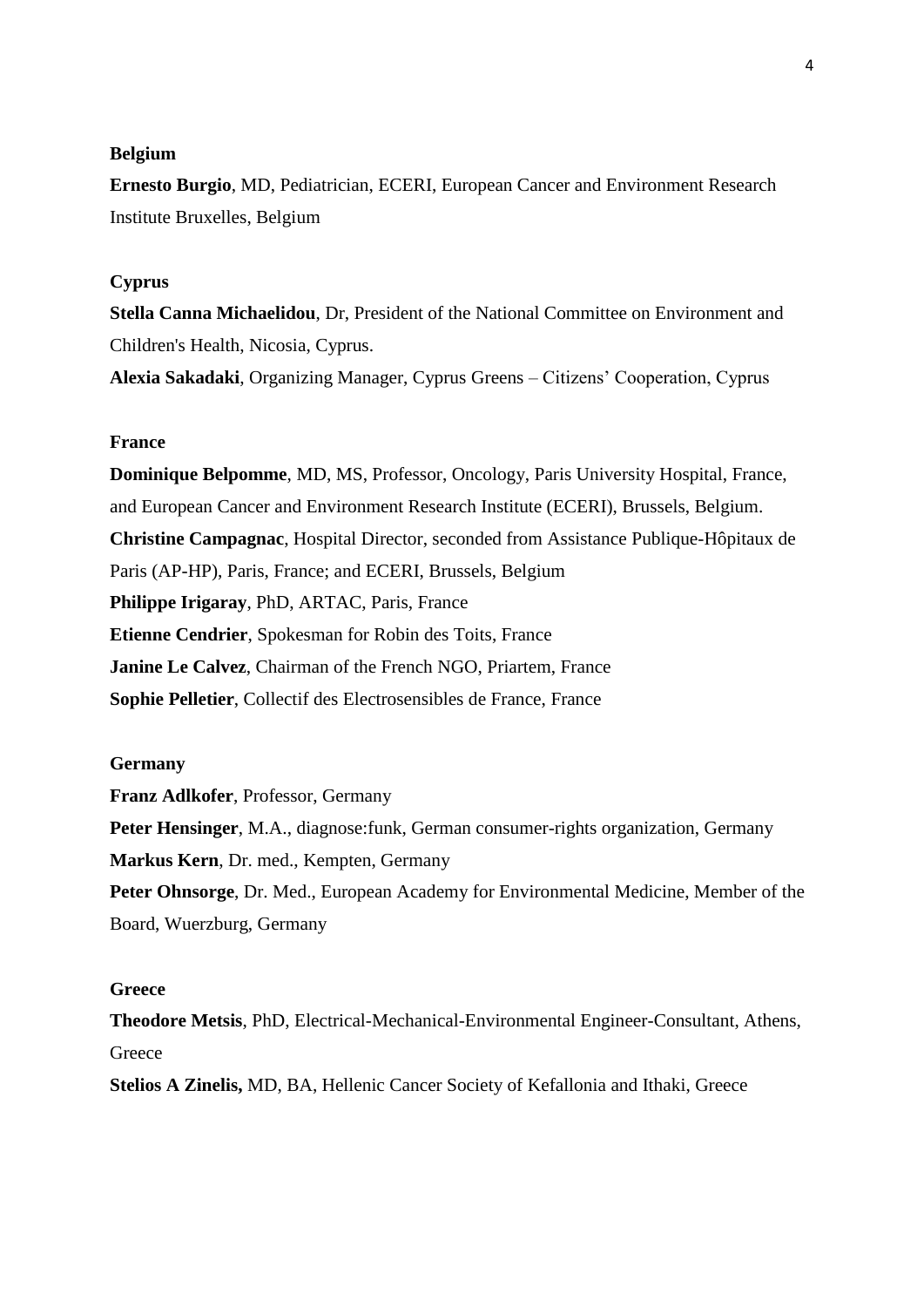## **Italy**

**Fiorella Belpoggi**, Dr, Director, Research Department, Cesare Maltoni Cancer Research Center, Ramazzini Institute, Bologna, Italy

**Dott. Morando Soffritti,** Presidente Onorario, Istituto Ramazzini e Segretario Generale, Collegium Ramazzini, Bologna, Italy

### **Russia**

**Oleg A. Grigoriev**, DrSc., PhD, Head of the Scientific Department of Non-Ionizing Radiation, Federal Medical Biophysical Center of Federal Medical Biological Agency of Russia, Moscow, Russia.

**Yury G. Grigoriev**, Professor, M. Dr Sci. President, Russian National Committee on Non-Ionizing Radiation Protection, Moscow, Russia

## **Spain**

**Enrique A. Navarro**, Professor, Universitat de València, Spain **Pedro Belmonte**, Area of electromagnetic pollution of Ecologistas en Acción, Spain **Julio Carmona**, Coordination PECCEM (Spanish Citizen Platform Against Electromagnetic Pollution), Spain.

**Minerva Palomar**, President of Electro and Chemical Sensitive for the Right to Health, Spain

## **Slovak Republic**

**Igor Belyaev**, Dr.Sc. Cancer Research Institute, BMC SAS, Slovak Republic

### **United Kingdom**

**David Gee**, Visiting Fellow, Institute of Environment, Health and Societies, Brunel University, UK

**Paula Healy**, MSc., (neuroscience), UK

**Erica Mallery-Blythe**, MD, BMBS (Soton), PHIRE Medical (Physicians' Health Initiative for Radiation and Environment), UK

**Alasdair Philips**, BSc, DAgE, Director of Powerwatch (UK NGO), UK

**Sarah Starkey**, PhD, Independent Neuroscience and Environmental Health Research, UK **Michael Bevington**, Electrosensitivity UK, United Kingdom

**Eileen O'Connor**, Director, EM Radiation Research Trust, and PHIRE, Board Member International EMF Alliance, UK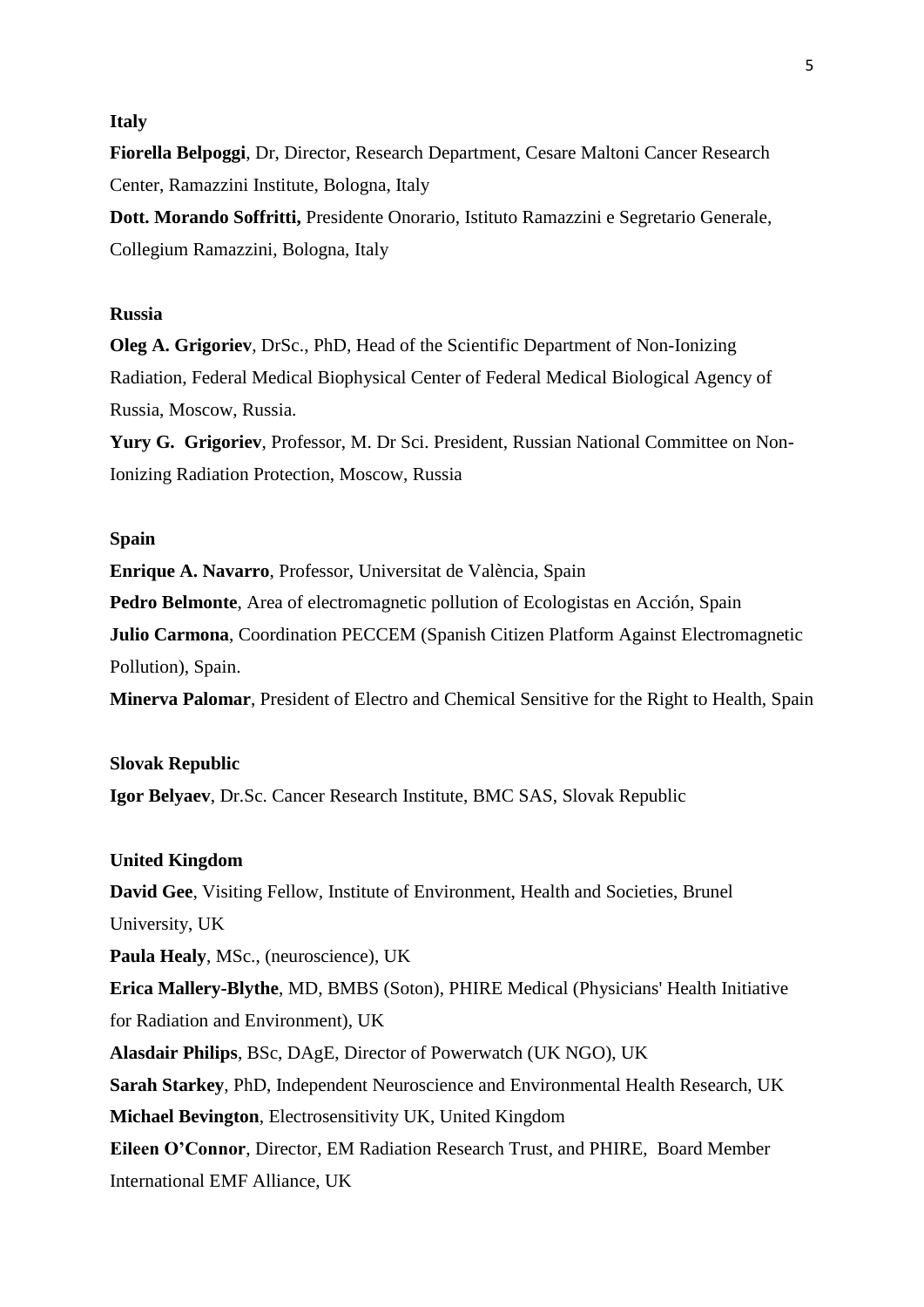**Nicola Kingsley**, School secretary (retired). UK

**Gabriel Millar**, Teacher, activist organizer of 6 public meetings on the subject of wireless radiation in Stroud, Gloucestershire, UK

# **Israel**

**Gadi Lissak**, Dr, Behavioral Gadi medicine psychologist, Israel **Yael Stein**, Dr, MD, Hadassah Medical Center, Jerusalem, Israel **Iris Atzmon**, MPH, Author, Israel.

## **Brazil**

**Alvaro Augusto de Salles**, PhD, Professor, Federal University of Rio Grande do Sul – UFRGS, Porto Alegre, Brazil.

## **Colombia**

**Carlos Sosa**, MD, Medellin, Colombia,

### **Canada**

**Daniel Berman**, MSW, Vancouver, Washington, Board Member, Wireless Education Action, Canada

**Anthony B. Miller**, MD, FRCP, Professor Emeritus, Dalla Lana School of Public Health, University of Toronto, Canada

**Heather Dawn Gingerich**, MSc, International Medical Geology Association and AAAS Science & Human Rights Coalition, Canada

**Melissa Chalmers**, Director, Electromagnetic Pollution Illnesses Canada Foundation (EPIC), Canada

**Janis Hoffmann**, Parents for Safe Schools, Canada

**Jean Hudon**, Co-founder, Quebec's Coalition Against Electromagnetic Pollution , Quebec, Canada

**Lucie Montpetit**, Occupational therapist with EHS, ME and FM patients, Canada

**Sharon Noble**, Director, Coalition to Stop Smart Meters, Director, Citizens for Safe Technology, Victoria, British Columbia, Canada

**Barbara Payne**, Director' Electromagnetic Pollution Illnesses Canada Foundation (EPIC), Canada

**Marcus & Benita Schluschen**, Canadians for Safe Technology, British Columbia, Canada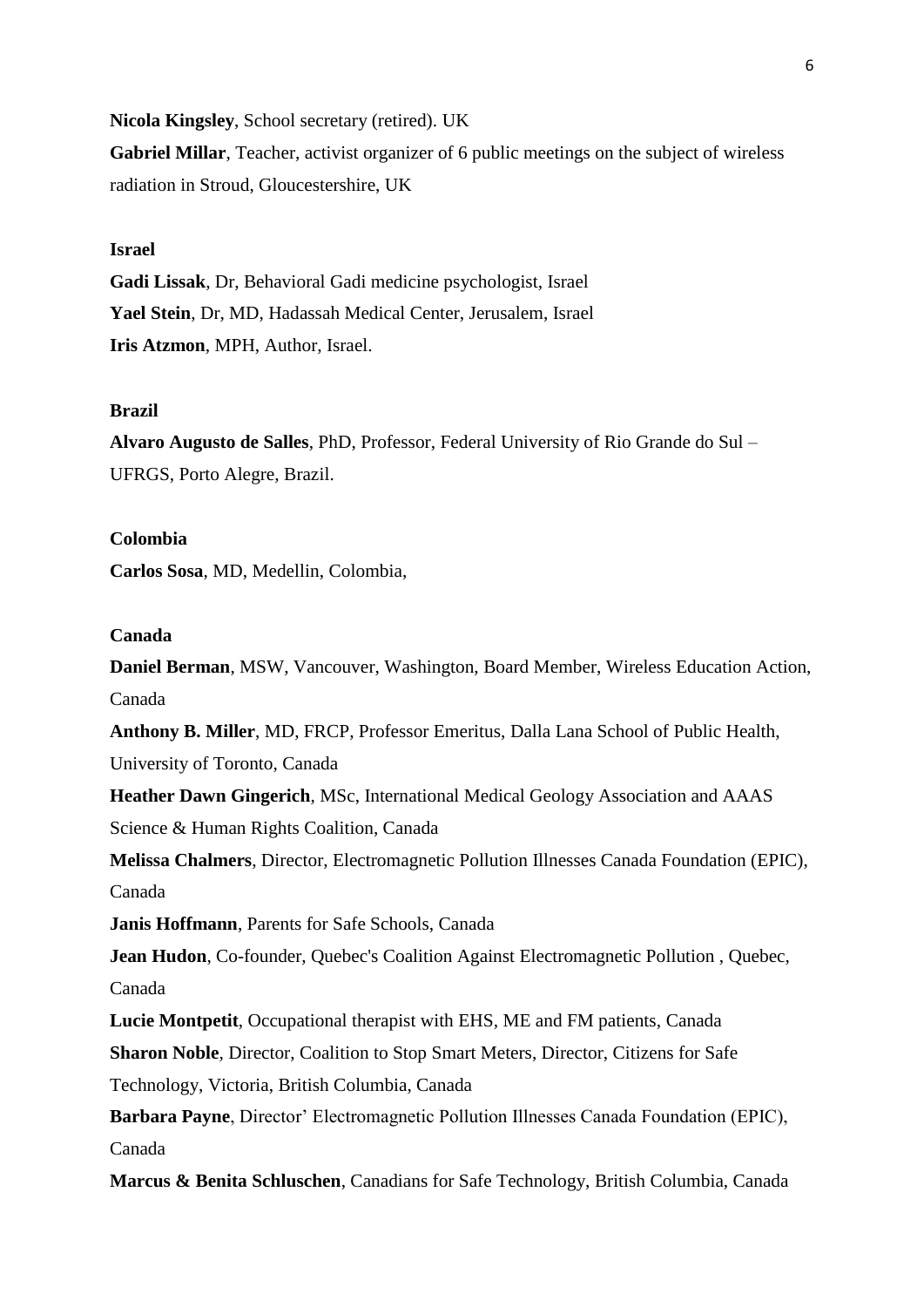**Pedro Gregorio**, M.Eng, Canada **Vladimir Gagachev**, P.Eng., Electrical Engineer, Canada **Petrina Gregson**, B of Mus, MA, Retired teacher, Clearwater, BC, Canada **Sheila Pratt**, BA, Retired teacher, Canada **Cathy Veris**, Community Mediation Coordinator, Mississauga, Ontario, Canada **Shelley Wright**, Teacher, Canada

## **USA**

**David O. Carpenter**, MD, Director, Institute for Health and the Environment. A Collaborating Centre of the World Health Organization, University at Albany, NY, USA **Scott Eberle**, MD, Medical Director, Hospice of Petaluma, CA, USA **Dan O. Harper**, MD, Solana Beach, CA, USA **James Huff**, PhD, Guest Researcher, Formerly, Associate Director for Chemical Carcinogenesis, National Institute of Environmental Health Sciences, Research Triangle Park, North Carolina , USA **Peter F. Infante**, D.D.S, Dr.P.H., F.A.C.E. USA **Toril Jelter**, MD, MDI Wellness Center in Walnut Creek, CA, USA **Elizabeth Kelley**, MA, Former Managing Director, International Electromagnetic Safety Alliance, USA **Ann Yeawon Lee**, MD, USA **L. Lloyd Morgan**, Senior Research Fellow, Environmental Health Trust, USA **Ronald M. Powell**, PhD, USA **Camilla Rees**, MBA, ElectromagneticHealth.org., USA **Cindy Sage,** MA, Sage Associates, Co-Editor, BioInitiative Reports, USA **Theodora Scarato,** MSW, Environmental Health Trust, USA **Barry Castleman**, ScD, Environmental Consultant, USA **Mary Beth Brangan**, Ecological Options Network, USA **Patricia Burke**, HaltMAsmartmeters.org., USA **Galilee Carlisle**, M.Ed., Heads Up! for Public Health' Chehalis, WA, USA **Elizabeth Doonan**, Maryland for Safe Technology, USA **Cecelia Doucette**, Technology Safety Educator, USA **Lee Emerson**, President, Lee F. Emerson & Associates Inc., Mill Spring, NC, USA **Arthur Firstenberg**, President, Cellular Phone Task Force, Santa Fe, NM. USA **Diane Hickey**, Co-founder, National Association For Children and Safe Technology, USA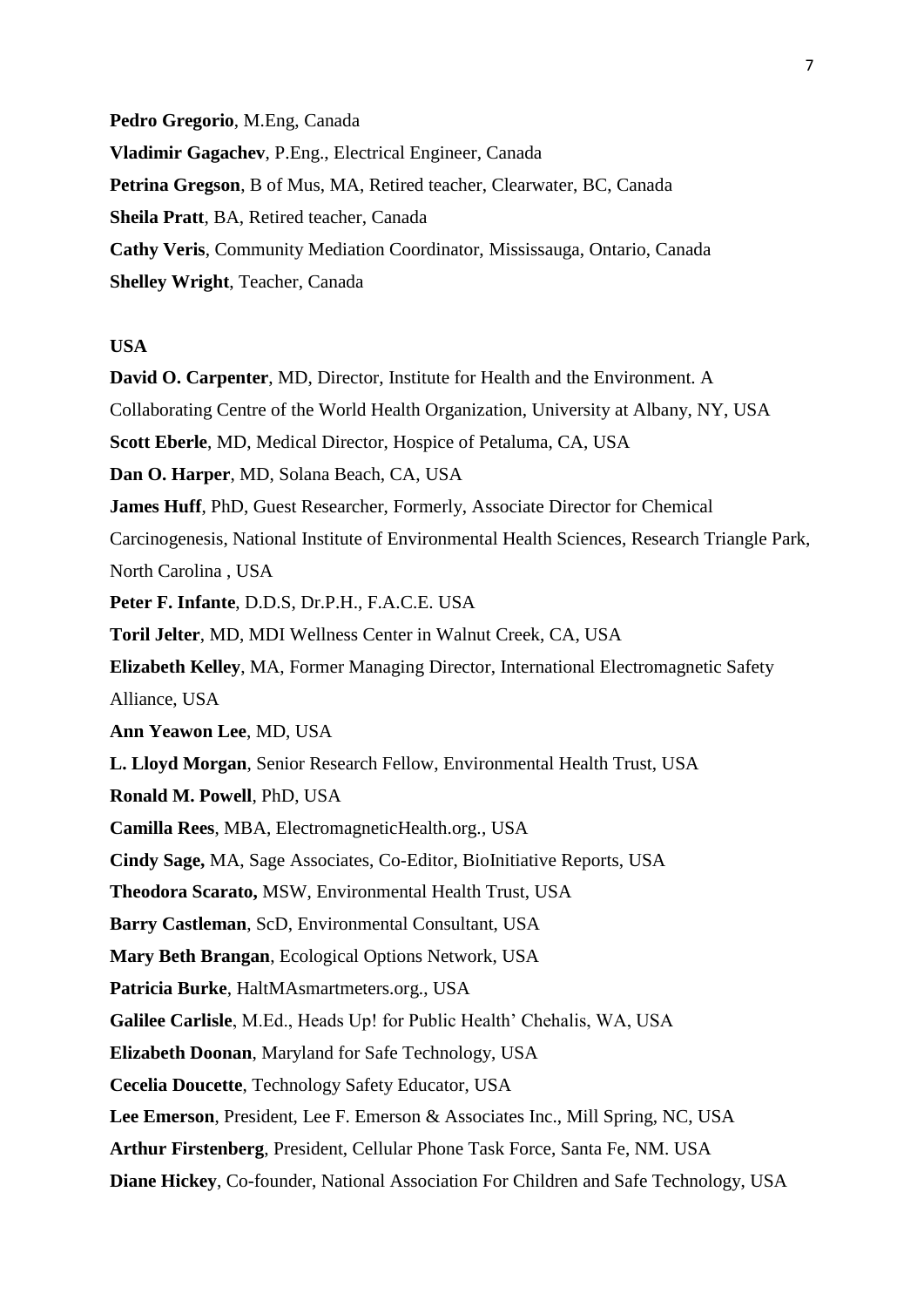**Desiree Jaworski**, Executive Director, Center for Safer Wireless, USA **Ellie Marks**, Director, California Brain Tumor Association, San Francisco, CA, USA **Sandi Maurer**, Director, EMF Safety Network, USA **Sam Parish**, Forensic Engineer, Providence, RI, USA **Katie Singer**, Author*,* An Electronic Silent Spring*,* EMRadiation Policy Institute, USA **Angela Tsiang**, Engineer, USA **Gary Vesperman**, Clean Energy Inventions, Boulder City, Nevada, USA **Dianne Wilkins**, Paralegal, Maine, USA **Mary Anne Tierney**, RN, MPH, Fairview, NC USA

### **Australia**

**Don Maisch,** PhD, Member of the Australasian Oceania Radiofrequency Scientific Advisory Association (ORSAA), Australia **Steven Weller**, B.Sc., Australia **Karen Adler**, EHS group network, Sydney, Australia **Linda Jones**, Stop Smart Meters Australia, Victoria, Australia **Greg Jones**, Stop Smart Meters Australia, Victoria, Australia **Lyn McLean**, Director, EMR Australia PL **Sarah Benson**, Retired teacher, Australia

# **Additional signers after the conference**

#### **Germany**

**Jan Gerhard**, MD, Peditrician, Youth-Psychiatrist, Bünsdorf, Germany **Dietrich Moldan**, Dr, Moldan Umweltanalytik, Iphofen, Germany **Claus Scheingraber**, Dr. med dent., Chairman German Working Group Electro-Biology, Germany **Sonja Tamm**, Baubiologin IBN, Germany **Ortwin Zais**, Dr, Managing Chairman, EUROPAEM e.V. European Academy for Environmental Medicine e.V. Germany

#### **Italy**

**Sparer Armin**, Fach. Ing., Bozen, Italy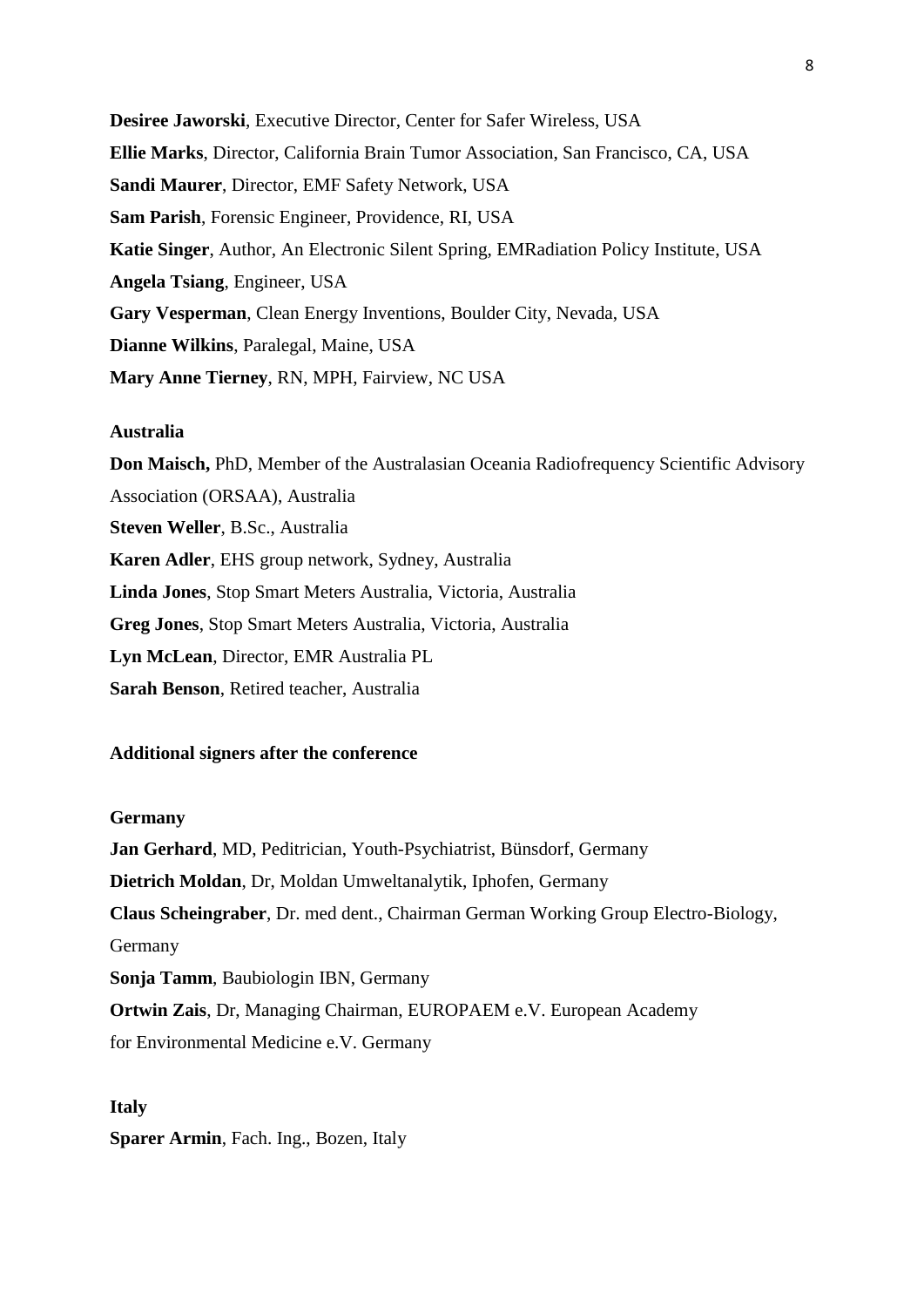# **Netherlands**

**Peter van der Vleuten**, Stichting Kennisplatform Elektromagnetische Straling and Brainport Biotech Solutions BV, The Netherlands

# **Switzerland**

**Peter Schlegel**, M.Sc., Esslingen, Switzerland

**Markus Lauener**, Präsident (chairman), Dachverband Elektrosmog Schweiz und Liechtenstein (Swiss Umbrella Organization for EMF protection), Swtizerland

# **Argentina**

**Liliana Palancio**, Presidente Asociación Civil Aletheia por la vida Personería Juridica. Buenos Aire, Argentina.

## **Canada**

**Paul Héroux**, PhD, Occupational Health Program Director, Department of Epidemiology, Biostatistics and Occupational Health, McGill University Medicine, Montreal, Canada **Martin Weatherall**, Co-Director WEEP Initiative, Canada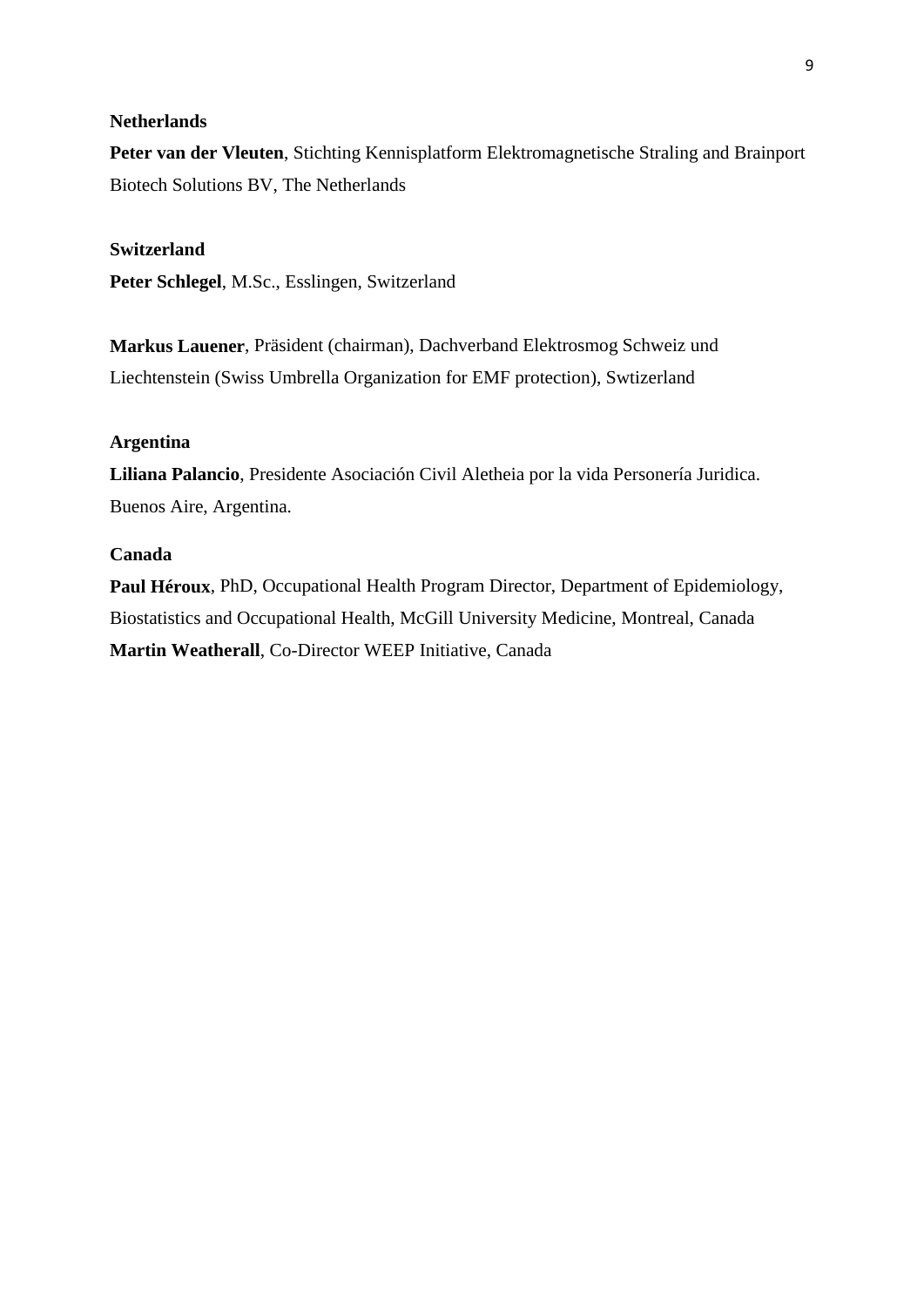### **Appendix for further reading.**

### **References**

Akdag MZ, Dasdag S, Canturk F, Karabulut D, Caner Y and Adalier N: Does prolonged radiofrequency radiation emitted from Wi-Fi devices induce DNA damage in various tissues of rats? J Chem Neuroanat 2016, doi: 10.1016/j.jchemneu.2016.01.003.

BioInitiative Working Group: BioInitiative 2012. A Rationale for a Biologically-based Public Exposure Standard for Electromagnetic Fields (ELF and RF). Sage C and Carpenter DO (eds.). Bioinitiative, 2012. Available online: http://www.bioinitiative.org/table-of-contents/

Buchner K and Eger H: Changes of clinically important neurotransmitters under the influence of modulated RF fields—A long-term study under real-life conditions [Original study in German]. Umwelt-Medizin-Gesellschaft. 2011;24:44-57.

Calvente I, Pérez-Lobato R, Núñez MI, Ramos R, Guxens M, Villalba J et al. Does exposure to environmental electromagnetic fields cause cognitive and behavioral effects in 10-year-old boys? Bioelectromagnetics. 2016;37:25-36.

Council of Europe (2011).Résolution 1815 (2011): The potential dangers of electromagnetic fields and their effect on the environment. http://assembly.coe.int/nw/xml/XRef/Xref-XML2HTMLen.asp?fileid=17994&

Coureau G, Bouvier G, Lebailly P, Fabbro-Peray P, Gruber A, Leffondre K, et al. Mobile phone use and brain tumours in the CERENAT case-control study. Occup Environ Med. 2014;71:514-522.

Dasdag S, Akdag MZ, Erdal ME, Erdal N, Ay OI, Ay ME, Yilmaz SG, Tasdelen B and Yegin K: Effects of 2.4 GHz radiofrequency radiation emitted from Wi-Fi equipment on microRNA expression in brain tissue. Int J Radiat Biol. 2015;91:555-61.

Deshmukh PS, Nasare N, Megha K, Banerjee BD, Ahmed RS, Singh D, Abegaonkar MP, Tripathi AK and Mediratta PK: Cognitive impairment and neurogenotoxic effects in rats exposed to low-intensity microwave radiation. Int J Toxicol. 2015;34:284-90.

Hardell L, Carlberg M. Using the Hill viewpoints from 1965 for evaluating strengths of evidence of the risk for brain tumors associated with use of mobile and cordless phones. Rev Environ Health. 2013;28:97-106.

Hardell L, Carlberg M. Mobile phone and cordless phone use and the risk for glioma – Analysis of pooled case-control studies in Sweden, 1997-2003 and 2007-2009. Pathophysiology. 2015;22:1-13.

Hedendahl L, Carlberg M, Hardell L. Electromagnetic hypersensitivity - an increasing challenge to the medical profession. Rev Environ Health. 2015;30:209-315.

Hensinger P. Big data: a paradigm shift in education from personal autonomy to conditioning toward excessive consumerism. Umwelt-Medizin-Gesellschaft.. 2015;28;206-13.

Fragopoulou A, Samara A, Antonelou MH, Xanthopoulou A, Papadopoulou A, Vougas K, Koutsogiannopoulou E, Anastasiadou E, Stravopodis DJ, Tsangaris GT, *et al:* Brain proteome response following whole body exposure of mice to mobile phone or wireless DECT base radiation. Electromagn Biol Med. 2012;31:250-74.

IARC Monographs on the Evaluation of Carcinogenic Risks to Humans, Volume 102. Non-Ionizing Radiation, Part 2: Radiofrequency Electromagnetic Fields. International Agency for Research on